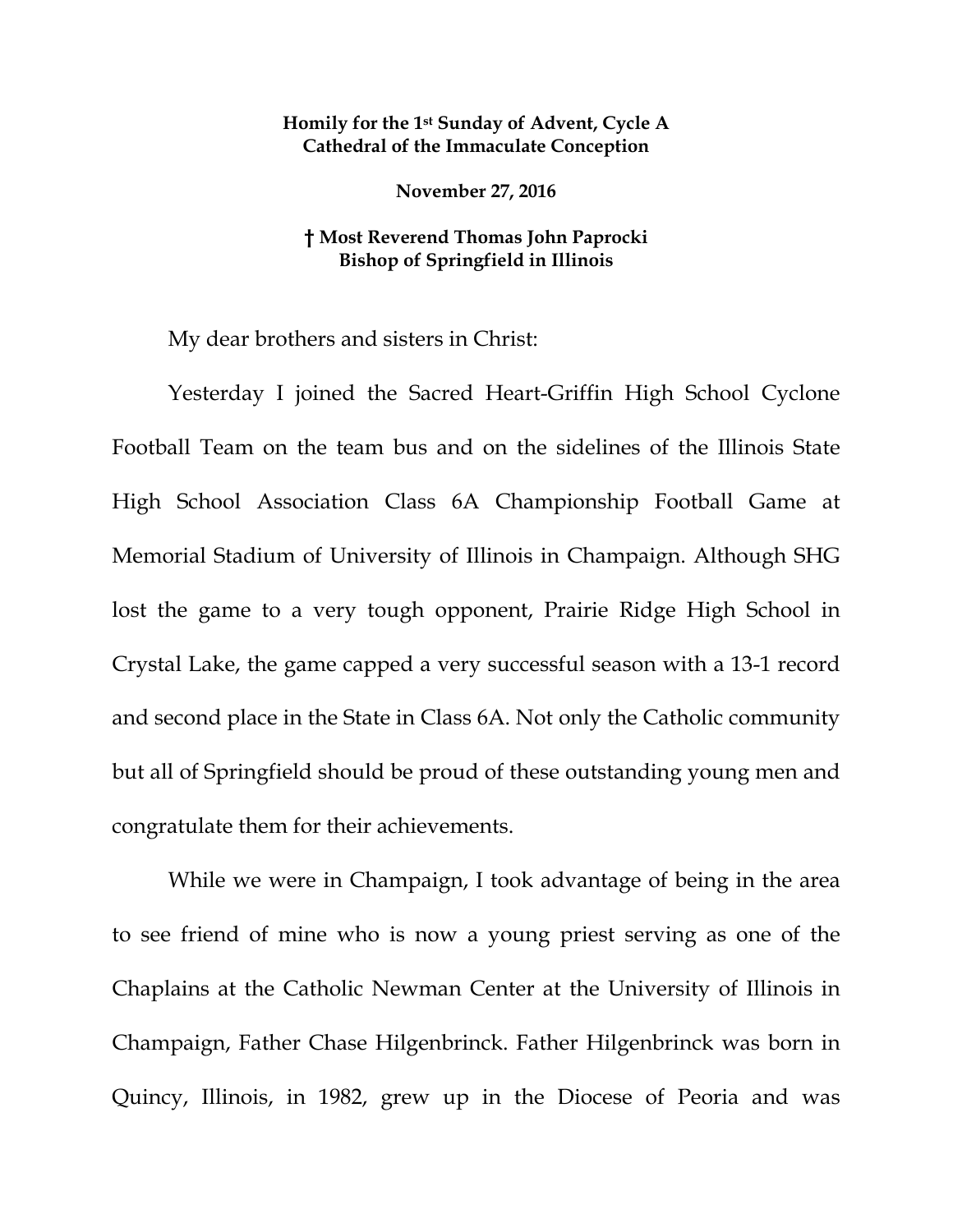ordained a priest for the Peoria diocese in 2014. Before his ordination, however, Father Hilgenbrinck's path to priesthood included a career as a professional soccer player. He played soccer for four years in South America before returning to the United States to play for the New England Revolution. Hilgenbrinck's last game was on a Sunday, July 13, 2008, at Gillette Stadium in Foxborough, Massachusetts. The reason he hung up his soccer spikes was to enter the seminary and study for the priesthood. Although his Catholic faith had been important to him throughout his life, Hilgenbrinck decided to make a deeper commitment: to put God at the center of his life.

Similar to the life story of Father Hilgenbrinck is the vocational path of a young woman named Kirstin Holum. In 1998, at the Winter Olympics in Japan, Kirstin Holum was a seventeen-year-old speed-skating prodigy from the United States who was foreseen to achieve future greatness. When Kirstin placed sixth in the three thousand meter speed skating and seventh in the five thousand meters, experts predicted a golden future. Her mother had been an Olympic gold medalist and similar success was forecast for Kirstin. But the 1998 Olympic Games would be the final time she would skate competitively. From that point on, her life began an entirely different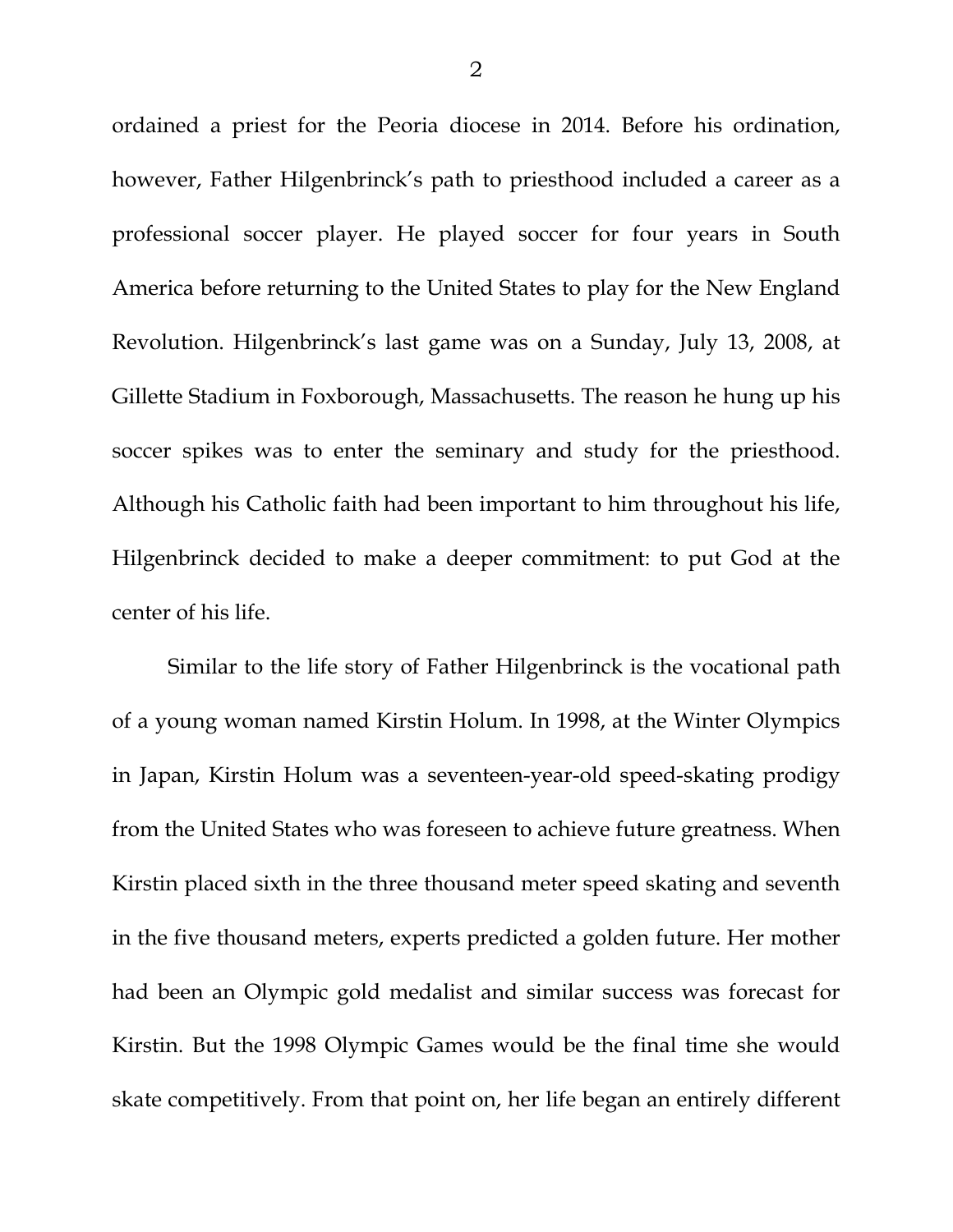journey. "Speed skating was such a huge part of my life," she says. "I still loved the sport, but I had this incredibly strong calling that it was time to move on and take a different path in life."

In fact, Kirstin became a nun, joining the Franciscan Sisters of the Renewal, whose mission is to work with people who are poor and homeless. She became known as Sister Catherine. In New York she worked with some of the city's most underprivileged children in areas steeped in gang culture. She then moved to Britain, to work with underprivileged groups in the city of Leeds.

Kirstin does not hide her background as an Olympian when giving talks to children. In her words: "Their eyes get really big and they start paying a lot more attention. It is not exactly something you would normally expect from a sister. But I think it is good for them to see that members of a religious order can come from any background and any walk of life. It is all about your commitment to the message. I saw people making sports into the most important thing in their lives and I didn't desire that." Sister Catherine desired to put Christ at the center of her life.

3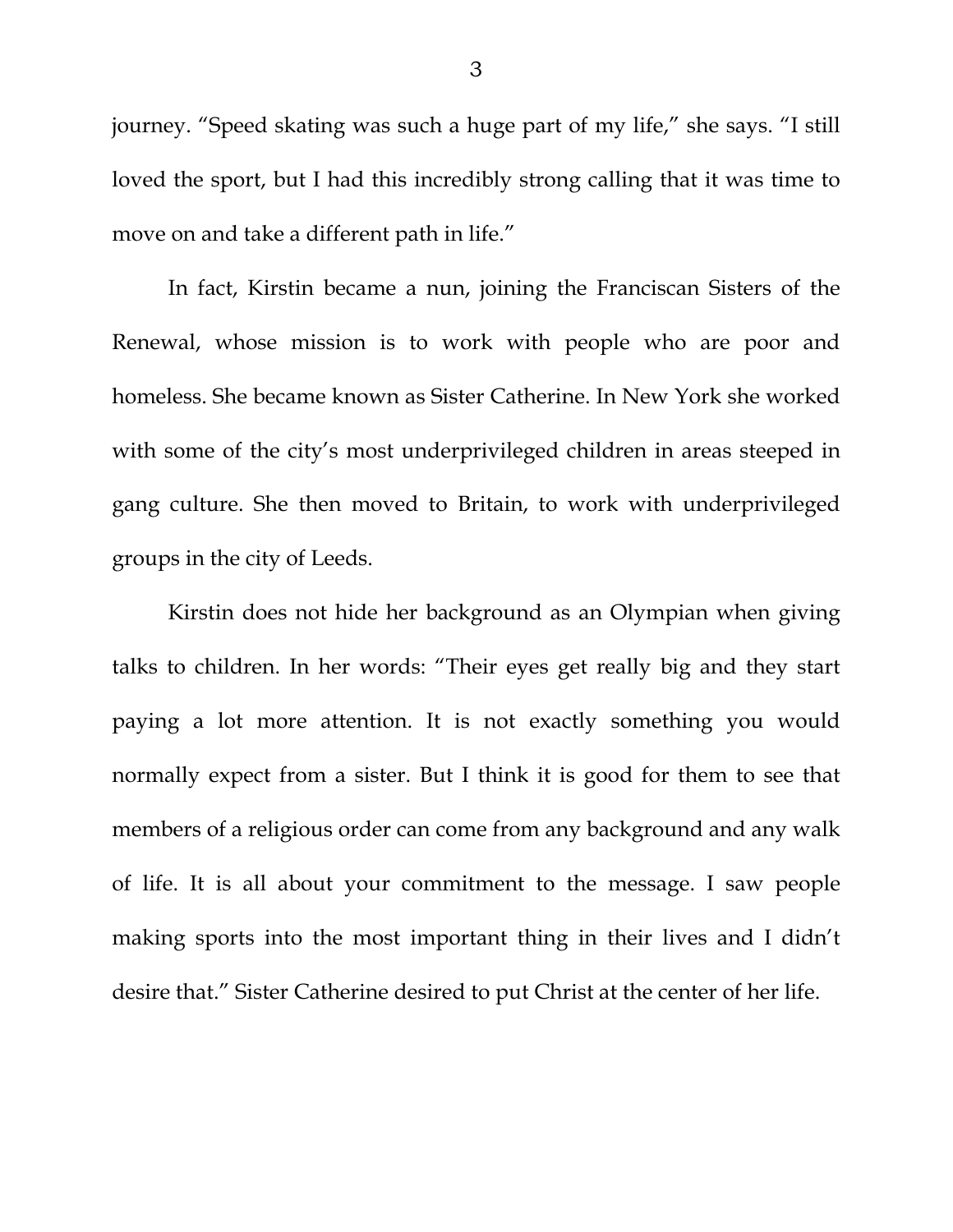Father Chase Hilgenbrinck and Sister Catherine Holum are shining examples for taking a deeper plunge into our calling as Christians and making a life-long commitment to put Christ at the center of our lives.

Today the Church begins the four-week Advent season of Advent preparation for the celebration of Christmas. This First Sunday of Advent is a good time to reflect on the proper way to prepare for Christmas.

For many people, preparing for Christmas unfortunately starts on "Black Friday" with feverish shopping for sales amidst the tumultuous crowds of the shopping malls. May I suggest that our Christian faith offers a saner and more wholesome path: our Advent preparation for Christmas should not be so focused on shopping and buying gifts, but on building relationships. If giving someone a gift helps to build a relationship with someone, fine; but giving a gift in and of itself does not build a relationship: something more is needed, something more personal, something more relational, something more emotional and, I might venture to say, something more spiritual and even sacrificial.

The original "Santa Claus," after all, was St. Nicholas, who was not a harried shopper for presents to deliver on his sleigh, but a bishop whose generous and anonymous gifts to the poor became the paradigm for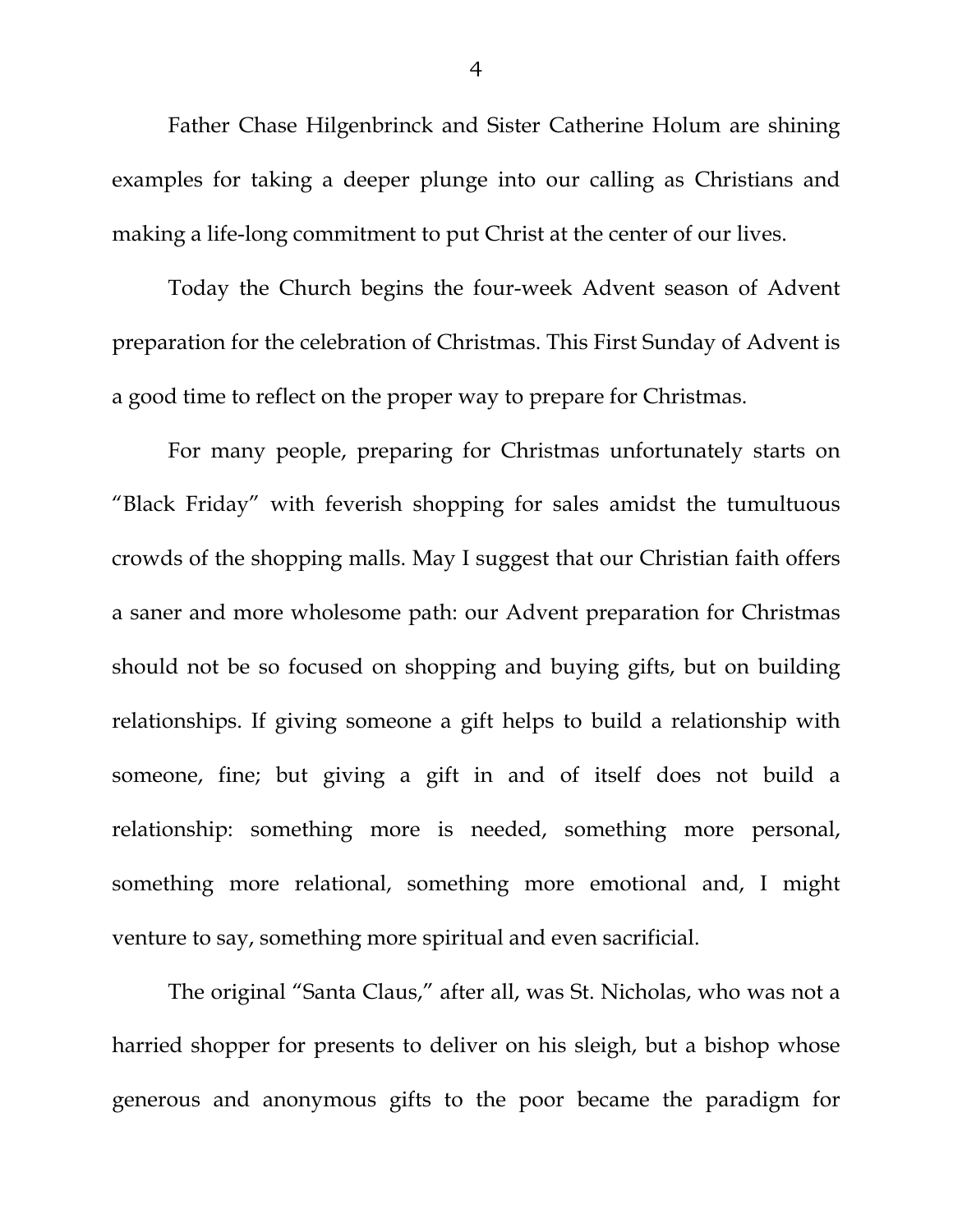Christmas gift-giving. So besides shopping for Christmas presents, following the example of St. Nicholas suggests that we also make gifts to charities that help the poor.

In terms of building relationships, Advent is a journey that should bring us closer to God and to each other. One of the best ways to do that is through the Sacrament of Penance. By confessing our sins and receiving absolution from a priest, we are reconciled to God and to the community of faith. Just before Christmas in 1980, Saint John Paul II was with over two thousand children in a Roman parish. He began his catechesis with this dialogue: *How are you preparing for Christmas?* The children shouted back, *By praying!* The Pope responded, *Very good, by praying, but also by going to Confession. You must go to Confession so that you can go to Communion later. Will you do that?* In an even louder voice, those thousands of children shouted their reply, *We will*. John Paul II responded, *Yes, you ought to go.* Then, lowering his voice, he whispered, *The Pope will also go to Confession so as to receive the Child Jesus worthily*.

In more recent times, we also see our current Holy Father, Pope Francis, going to Confession. I will also go to Confession and many